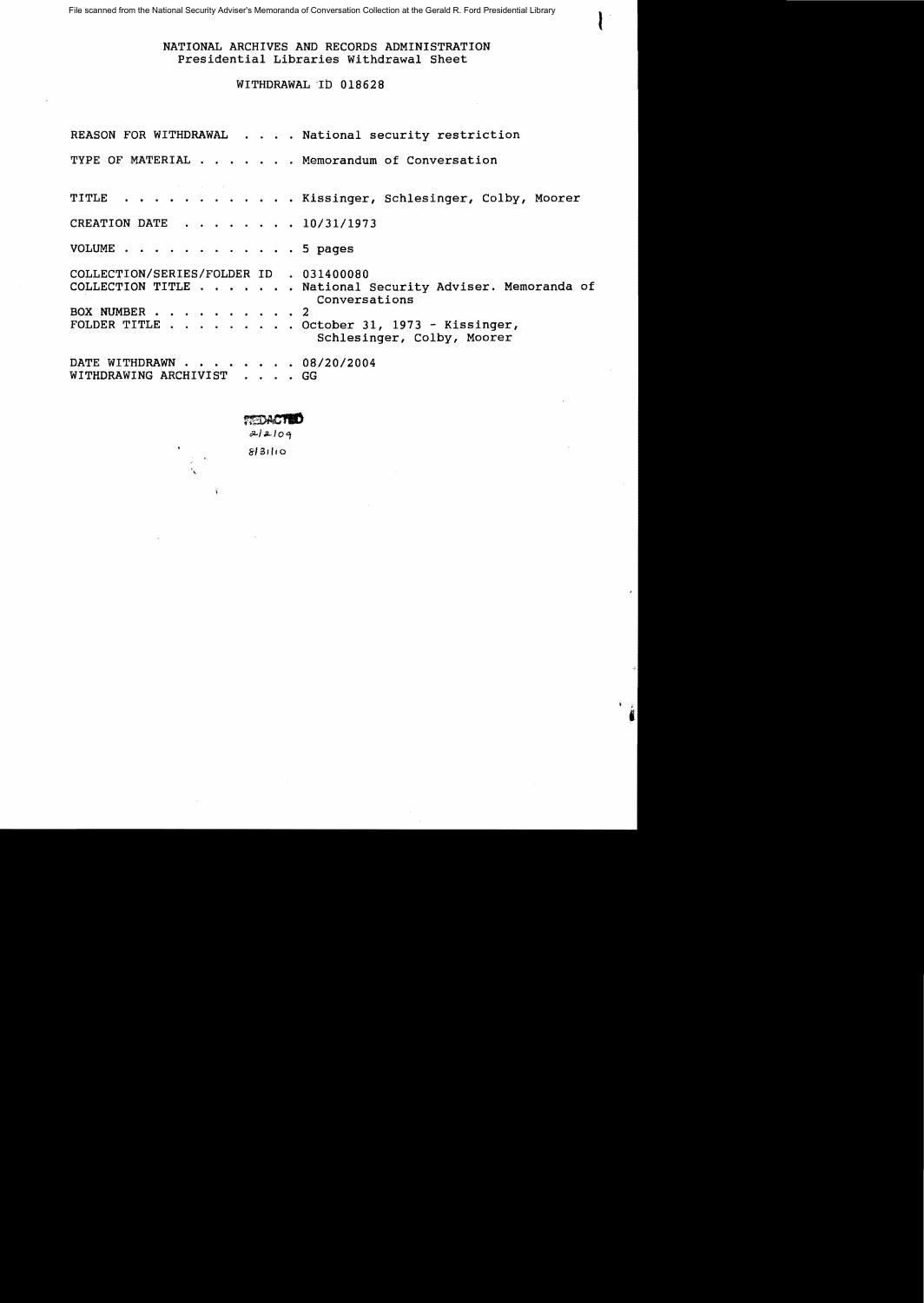## MEMORANDUM

### THE WHITE HOUSE

### AUJHORtTY /lite .,g-03' *tit?,. AJMA,,/Z,3Ji)* -SECRET /OODEVlO RD /XGD3

| WASHINGTON | <b>DECENSSIFIED w/portions exempted</b>         |
|------------|-------------------------------------------------|
|            | <b>AUTHORITY</b> me appeal 08-03-48. NARA6/2310 |
|            | BY del NARA, DATE 8/31/10                       |

MEMORANDUM OF CONVERSATION

PARTICIPANTS: Dr. Henry A. Kissinger, Secretary of State and Assistant to the President for National Security Affairs Dr. James R. Schlesinger, Secretary of Defense William E. Colby, Director, Central Intelligence Agency Admiral Thomas H. Moorer, Chairman, Joint Chiefs of Staff Maj. General Brent Scowcroft, Deputy Assistant to the Pre sident for National Security Affairs

 $1: 32 - 2:29$  p.m. -- Luncheon Meeting

DATE & TIME: Wednesday - October 31, 1973

PLACE: The Map Room The White House

Kissinger: I think we may get a negotiating process started in the Middle East.

Colby: This guy thought so.  $\blacksquare$ 

Kissinger: The Israelis always are positive about what is not yet possible.

Schlesinger: It is okay for them to keep the Third Army as a hostage, but to de stroy it would compromise Ame rican honor.

Kissinger: How about the 22 October line?

Schlesinger: We shouldn't force them. We paid that price.

Kissinger: How about the UN?

Colby: We can talk about something else. Say leave it up to the parties.

CLASSIFIED BY Hthey A. Kissings EXEMPT FROM GENERAL DECLASSlFICATION SCHEDULE OF EXECUTIVE ORDER 11652 SECRET/CODEWORD/XGDS. EXEMPTION CATEGORY AUTOMATICALLY DECLASSIFIED ON *I<sub>ma</sub>* holt

, ·-~~;,,·· .:>'"

5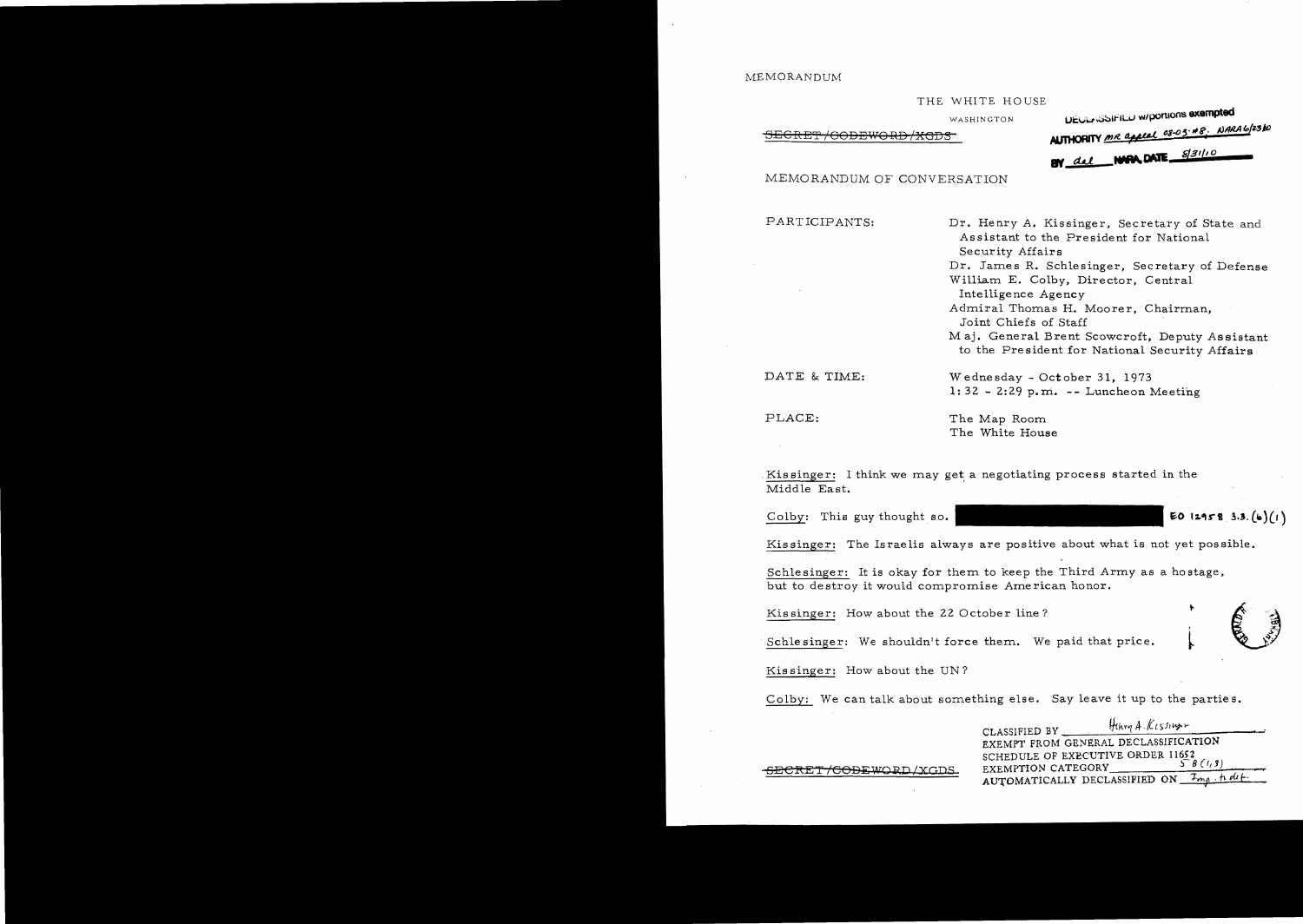### $\overline{\rm SEGRET/GODEWORD/XGDS}$  2.

Kissinger: I haven't made up my mind. We could support it but leave it to the parties to define.

The Egyptians have agreed to let UN inspection of resupply.

Schlesinger: You should wait until you get to Cairo.

Kissinger: Where is the Hancock?

Moorer: It is south of Sri Lanka, heading for the Persian Gulf.

Kissinger: Where is it going?

Moorer: It doesn't have to go anywhere.

Kissinger: Don't go into Karachi.

You would keep this in abeyance until next week?

Schlesinger: Yes, this is a hostage card for you.

Kissinger: The Soviets are driving me crazy. They are sending us notes designed for showing in Cairo. Now they want a joint team to enforce the ceasefire. I got Egypt to throw out 38 or their observers, out of their 70.

My strategy is as follows: The best idea is to tell Fahmy we will get a certain number of cargoes through on the roads. I'll tell Sadat that we will press Israel for a return to the 22. October lines in exchange for lifting of the oil embargo.

Colby: Or mutual withdrawal of enclaves.

Kissinger: Sadat won't agree.

Moorer: We have proof of SCUD in Egypt and a rumor of Soviet troops in Syria. There are 100 ships in the Mediterranean. The Soviets may be up to something and planning action. We should fly an SR -71 day after tomorrow.

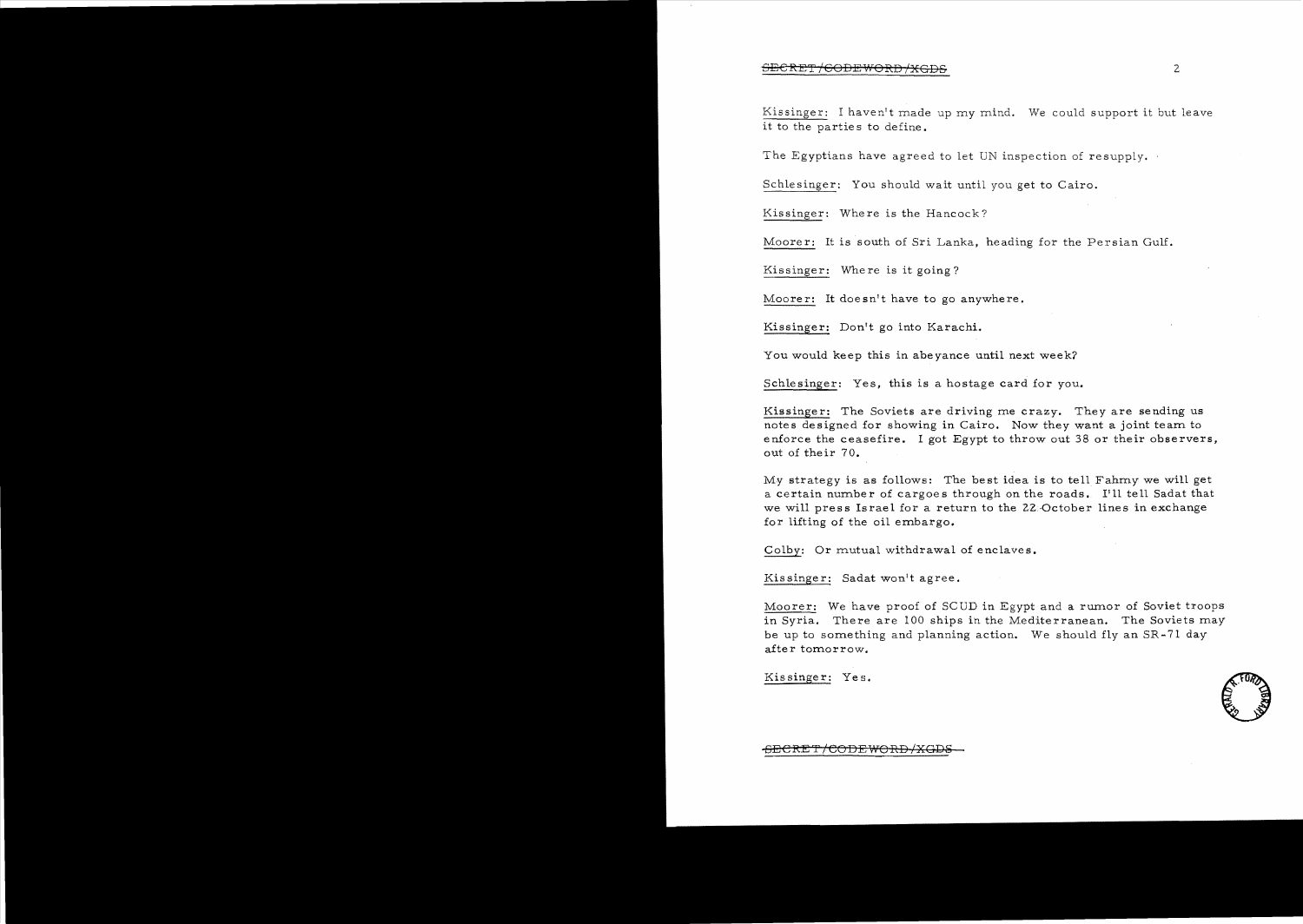#### SE<del>CRET/GODEWORD/XGDS.</del> 33

Colby; Should we hold up on the SR-71 films? We have given them all the previous ones.

Kissinger: Could they have put nukes in Egypt?

Schlesinger: They have.

Colby: Not necessarily. They may be desperate to the point they may want to rattle missiles.

Kissinger: Were we wrong on the ceasefire?

All: No. It was essential.

Kissinger: Can the SR-71 see Soviet troops?

Colby; No.

Moorer: On POW's -- if a lot of them have been killed, we have a problem.

Colby; This is a serious political problem in Israel.

Kissinger; I have good excuse for Fahrny. I have to wait for Golda and all I can do is alleviate the situation.

When are you going to Europe?

Schlesinger: On Sunday, I will be in 'The Hague through Tuesday.

Kissinger: You should go to Germany.

Schlesinger: Lovestone and Kraemer say no. I can take care of Leber without going there and giving him the kiss of death.

Kissinger: That is persuasive.

Schlesinger: I can make the excuses okay, I must be here while you are away.

Kissinger: It proves Defense is taking over Statel



Schlesinger: On the Hussein letter...

## <del>SECRET/CODEWORD/XGDS</del>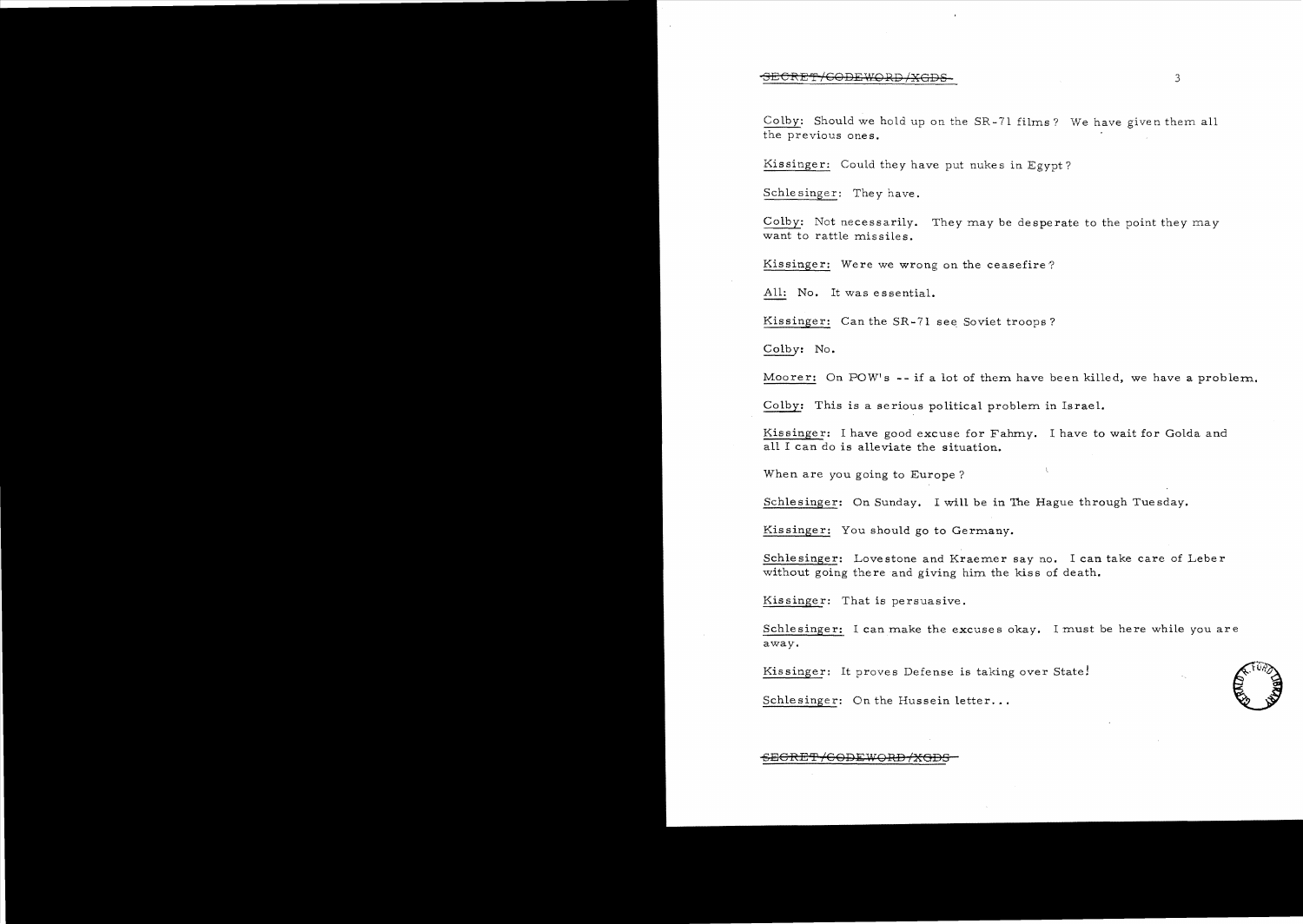## $\overline{\text{SECRET/GODEFWORD+XGDS-}}$  4

Kissinger: I never saw it. I didn't know about it.

Back to your trip. You could say we both can't be away at once.

Moorer: We need to talk about Cambodia. We must get rice and ammunition in while the river is

Kissinger: Let's get it moving. At the WSAG, bring in all the State complaints you have.

Moorer: How about a bilateral with Carrington?

Kissinger: I wouldn't.

Moorer: How about the NPC? Should we just tread water?

Kissinger: We shouldn't join the onslaught. Play it cool.

Schlesinger: They will complain about no consultation. Bill, will you get me some non-THATCH material?

Kissinger: What we have done in the Middle East is to put ourselves in the best position vis-a-vis the Arabs in ten years.

Colby: The Europeans are being very narrow on oil.

Schlesinger: How about the Germans? The CDU are supporting us.

Kissinger: Brandt is a weakling; Bahr is a stool pigeon; Scheel is weak but okay. We have to put pressure to get Brandt and Scheel in line.

<sup>I</sup>would be nice to the German military. Tell them we are just trying to get some NATO spirit reinstilled into the American people.

Colby: What this crisis shows is we should rethink NATO in the real world.  $\leftarrow$   $\leftarrow$   $\leftarrow$   $\leftarrow$   $\leftarrow$   $\leftarrow$   $\leftarrow$   $\leftarrow$   $\leftarrow$   $\leftarrow$   $\leftarrow$   $\leftarrow$   $\leftarrow$   $\leftarrow$   $\leftarrow$   $\leftarrow$   $\leftarrow$   $\leftarrow$   $\leftarrow$   $\leftarrow$   $\leftarrow$   $\leftarrow$   $\leftarrow$   $\leftarrow$   $\leftarrow$   $\leftarrow$   $\leftarrow$   $\leftarrow$   $\leftarrow$   $\leftarrow$   $\leftarrow$   $\leftarrow$   $\leftarrow$   $\leftarrow$   $\leftarrow$   $\leftarrow$ 

Kissinger: Can we meet on Saturday and talk about China?

Schlesinger: On the Hancock, should we send it into the Gulf?

Kissinger: I would go into the entrance and into the Red Sea entrance, up to the blockade.

SEGRET/CODEWORD/<del>XGD</del>

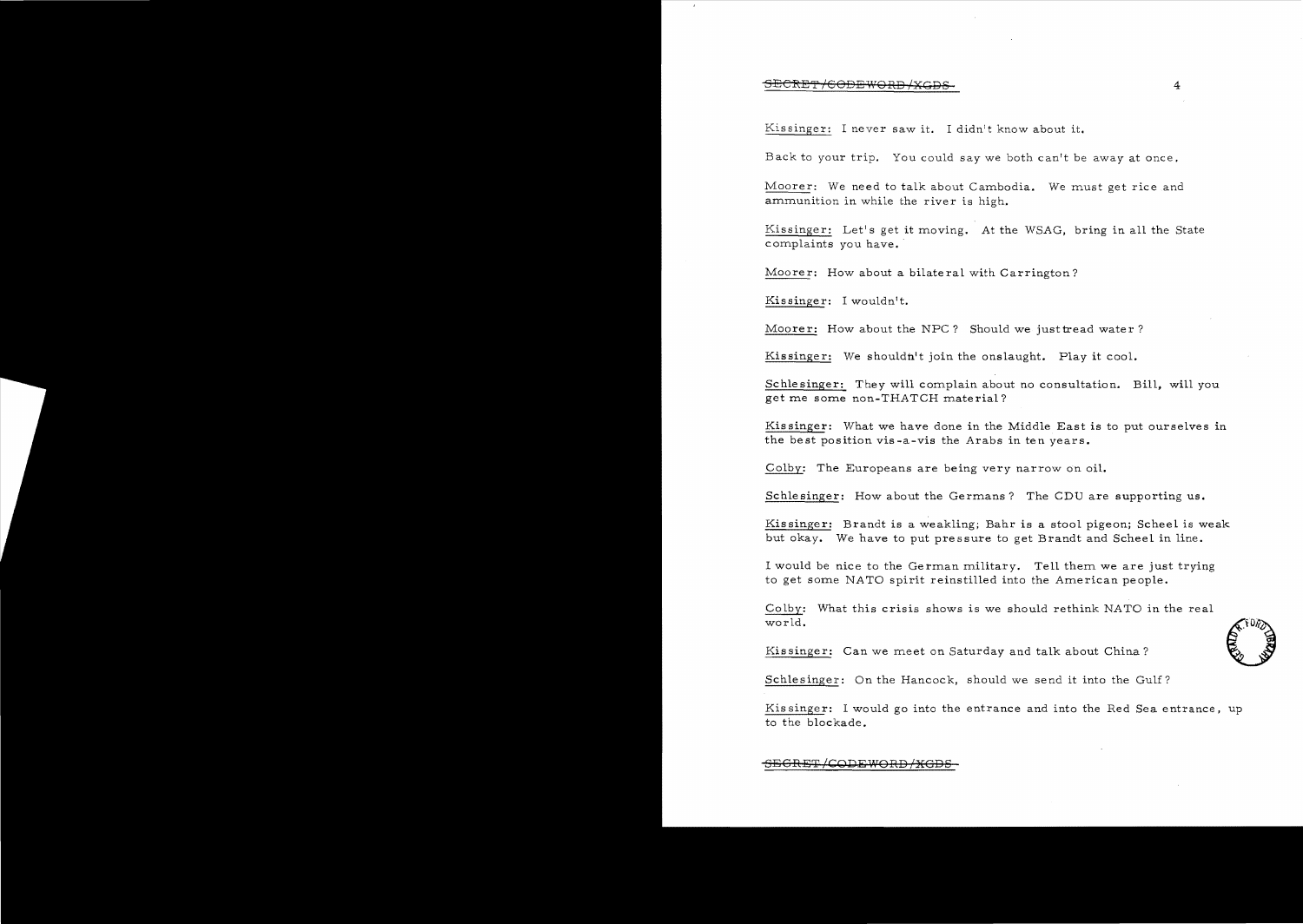## 8ECRET/CODEWORD/XGDS<sup>-</sup>in formulation of the state of the state of the state of the state of the state of the state of the state of the state of the state of the state of the state of the state of the state of the state of

Schlesinger: Should it steam into the Gulf?

Kissinger: Okay. What do you think?

Scowcroft: It's a question of the timing with your visit.

Kissinger: Let's hold off until I get through with the Saudis.

Schlesinger: Should I see Golda?

Kissinger: Tell her what we are doing in the military field but we can't keep on doing it except if there is rnovernent in the political field. You should both see her.

Moorer: We have five of thirteen ships underway.

Kissinger: I want to sell to the Arabs what we want to do anyway. If they get the sense that we won't help in another war, they will withdraw.

Schlesinger: Did you talk to Dobrynin about Soviet forces in the Mediterranean?

Kissinger: I told hirn, and he didn't deny that Soviet forces were in Syria. He downplayed it.

Colby: You could leave the Syrian thing open and then leave the Soviet Union something to save face on.

Kissinger: If not for Israel, I think we could get something like the old interim solution.

Tell Leber you'll do anything for him, but don't go to Germany.

[The meeting ended.]



<del>SECRET/CODEWORD/XGDS</del>